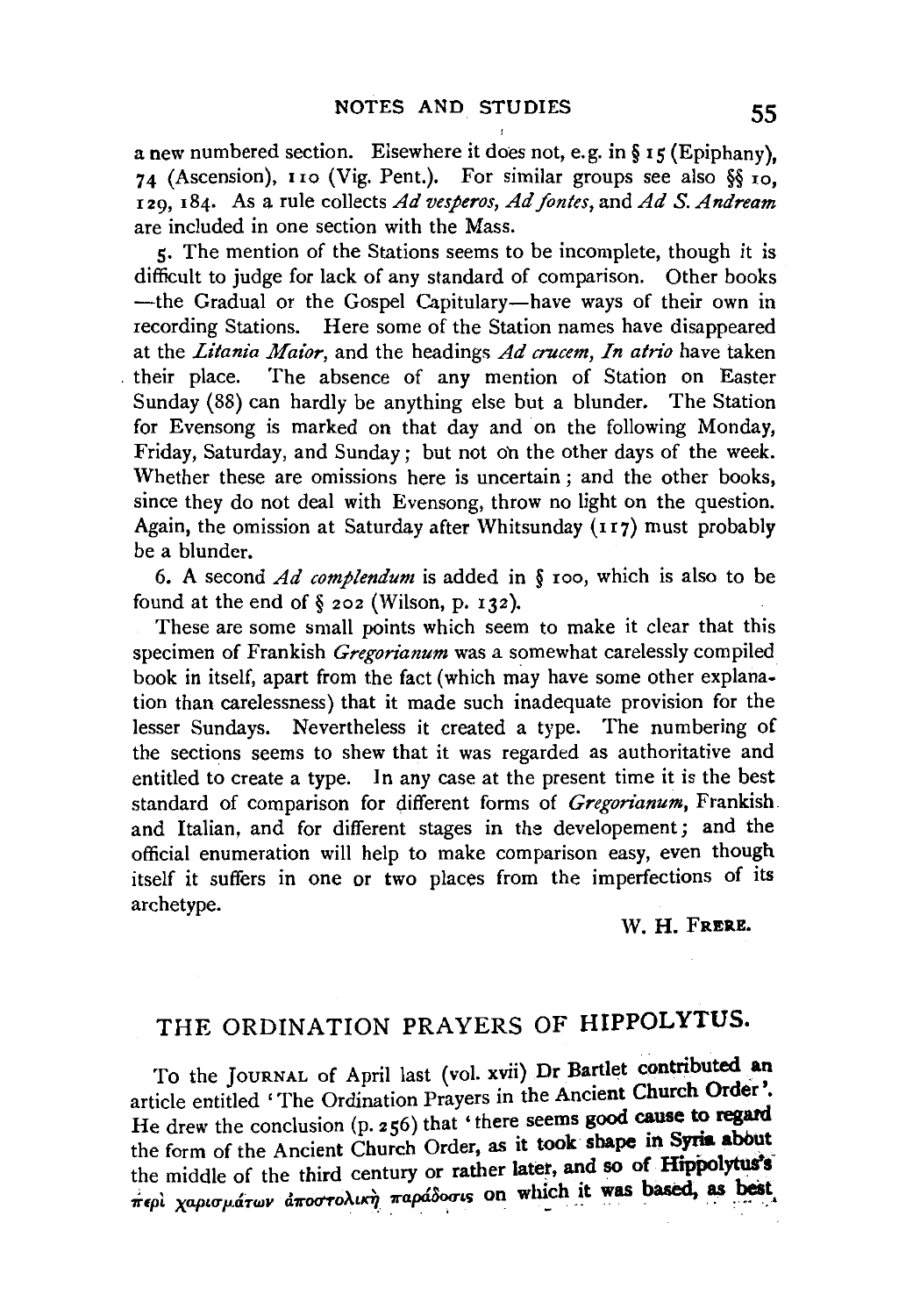represented by C H in the ordination sections for bishop and presbyter, as well as for deacon'.

As I wholly dissent from Dr Bartlet's conclusion, I had thought of offering some remarks upon his article immediately after its appearance. But I deferred doing so until my own study 'The so-called Egyptian Church Order and derived Documents' *(Texts and Studies* viii 4) should have been published; because it seemed to me that particular sections of the documents involved (such as those on ordination) can only be safely approached after some personal attempt has been made to grapple with the general problem of the inter-relation of the documents as wholes; and I could not undertake to do that within the compass of a short article.

In the volume referred to I have tried to set out the evidence which has led me to certain definite conclusions as to the relationship subsisting between these five documents: the so-called 'Egyptian Church Order' (EgCO), the 'Canons of Hippolytus' (CH), the 'Apostolic Constitutions' book viii (AC viii), the 'Constitutions through Hippolytus' or 'Epitome' of AC viii (Ep), and the 'Testament of our Lord' (Test). These conclusions may be summarized as follows: $-$ 

I. That EgCO is the immediate source of all the other documents except. Ep; and that even Ep has derived its text of the bishop's ordination prayer and of the section on the reader, together with its ascription of this part of its contents to Hippolytus, directly from 'EgCO.

2. That Ep is, apart from the items just mentioned, merely a set of extracts from AC viii.

3. That EgCO is itself the 'A $\pi$ o $\sigma$ To $\lambda$ ική  $\pi$ αράδοσις (but not the  $\Pi_{\epsilon}$ ρί *xαρισμάτων*) of Hippolytus.

4· That AC viii chapters I and 2 are wholly the personal composition of the compiler of AC, and have only this connexion with the lost  $\Pi_{\epsilon}$ . *xaρισμάτων* of Hippolytus, that they were written in order to satisfy an allusion to that work which the AC compiler had before him in the prologue of EgC0.<sup>1</sup>

I need not here recapitulate the evidence on which these conclusions rest; but I would draw attention to two salient points in the evidence.

(a) I find no satisfactory trace of any immediate literary connexion between CH, AC viii, and Test.

 $(b)$  So far as I have been able to discover, EgCO is the measure of

<sup>1</sup>The existence of this prologue to EgCO only came to light in 1900 with the publication of the old Latin fragments by E. Hauler. Four years later Mr Horner published the full text of the Ethiopic version (hitherto known only in the extracts given from it by Ludolf) ; and then it was seen that the prologue was preserved by this version as well-though not in its proper place.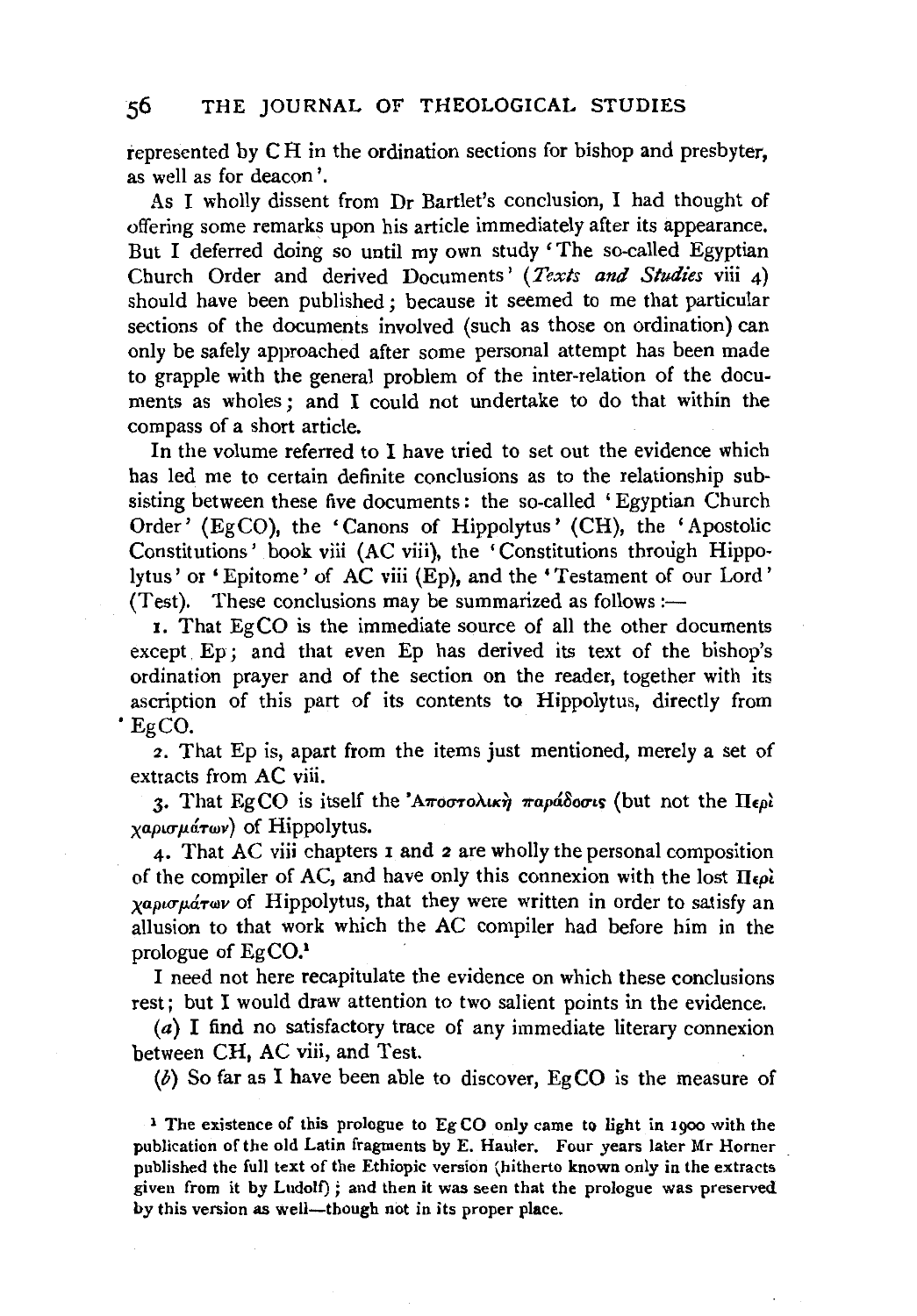all the matter common to any two of those other three<sup>1</sup> documents : in other words, those documents agree together only in so far as they also agree with EgCO.

These data do not, of course, prove at once that EgCO is the actual source of the other documents; they might result from the circumstance that EgCO stood *second* in a line of descent, and that the other two were derived from it. For it is evident that if there are three documents A, B, C standing in a direct line of descent, C can agree with A only where it has inherited from *A through* B.

That EgCO is not dependent on AC viii, Ep, or Test is generally recognized in this country, and admits in fact of demonstration. No one in England that I know of has accepted Funk's view, that  $EgCO$ is derived from AC viii through Ep, though in Germany it has (in combination however with certain correct conclusions of Funk which have been generally ignored in England) won the adherence of (amongst others) Harnack and Bardenhewer. As regards Test, Rahmani, its first editor, is, I believe, alone in placing it before Eg CO. The choice, therefore, lies between EgCO and CH as the source of the rest. The hypothesis of a lost original (the 'Lost Church Order') from which all, or at least several, of our documents may be supposed to have been immediately and independently derived, is considered on pp. 33-35 of my book. I cannot entertain it, chiefly for two reasons:  $(i)$  It was originated by the late Dr John Wordsworth, Bishop of Salisbury, to account for 'the common matter' in the existing Orders. But, as stated under  $(b)$  above, EgCO contains all that common matter; and hence there is no call for the suggestion of a lost source. (2} If several of the existing Orders were derived independently from an earlier original, we should confidently expect to find points of agreement between AC and CH, or AC and Test, or CH and Test, not shared by EgCO: some of these pairs would surely have agreed at least in preserving some of the common matter in a different literary, or textual, form from that found in EgCO. But of this I have found, after, searching the documents, no trace. The appearance of St Stephen's name in the ordination prayers for a deacon in AC and CH is certainly not an example: it is too easy and obvious an improvement to call for the supposition of its presence in a common source : it is far more likely to have been added in AC and CH than to have been omitted in EgCO and Test if originally present.

The case as between EgCO and CH is considered at length in chapter ii of my book; and that CH is secondary and EgCO primary appears to me to be beyond all doubt. I will instance but one out of

<sup>1</sup>Ep may here be left out of account as merely reproducing AC viii (with the exceptions already noted).